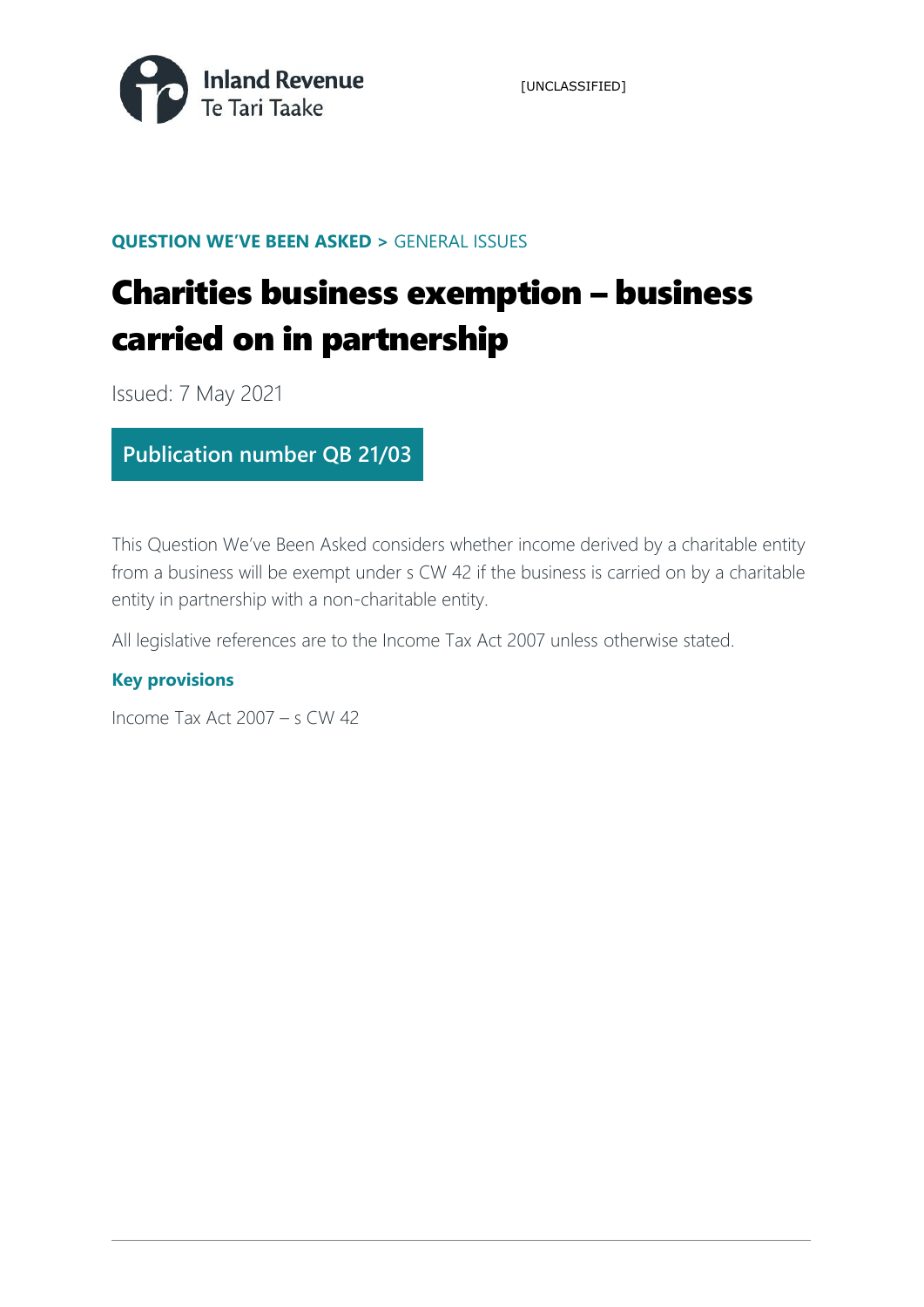

## **Question**

**Can income derived by a charitable entity from a business be exempt under s CW 42 if the business is carried on by a charitable entity in partnership with a non-charitable entity?**

### Answer

Yes. Income can be exempt if other requirements (such as the control and territorial restrictions) are satisfied.

## Key terms

**Charitable entity** – A trust, society or institution of a kind referred to in s CW 41(1) that is also a tax charity as defined in s CW 41(5).

**Control restriction** – A restriction whereby income will not be exempt if a person with some control over the business is able to direct or divert money away from the charity (s CW 42).

**Controlling entity** – A charitable entity that is the recipient of income derived from a business carried on by an operating entity.

**Operating entity** – A charitable entity that carries on a business and pays income derived from the business to a controlling entity.

**Partnership** – A partnership as defined in the Act, which includes a limited partnership.

**Territorial restriction** – A restriction whereby income can be exempt only to the extent that the charity carries out its charitable purposes in New Zealand (s CW 42).

## **Explanation**

- 1. Uncertainty exists about whether income derived by a charitable entity from a business will be exempt under s CW 42 if the business is carried on in partnership with a noncharitable entity.
- 2. The uncertainty arises because of statements made in cases (discussed in [\[4\]](#page-2-0) to [\[6\]](#page-2-1)), which suggest a need for a business to be carried on exclusively for a charitable entity, if income derived from the business is to be exempt. It is not clear how this requirement applies in the context of a business carried on in partnership with a noncharitable entity.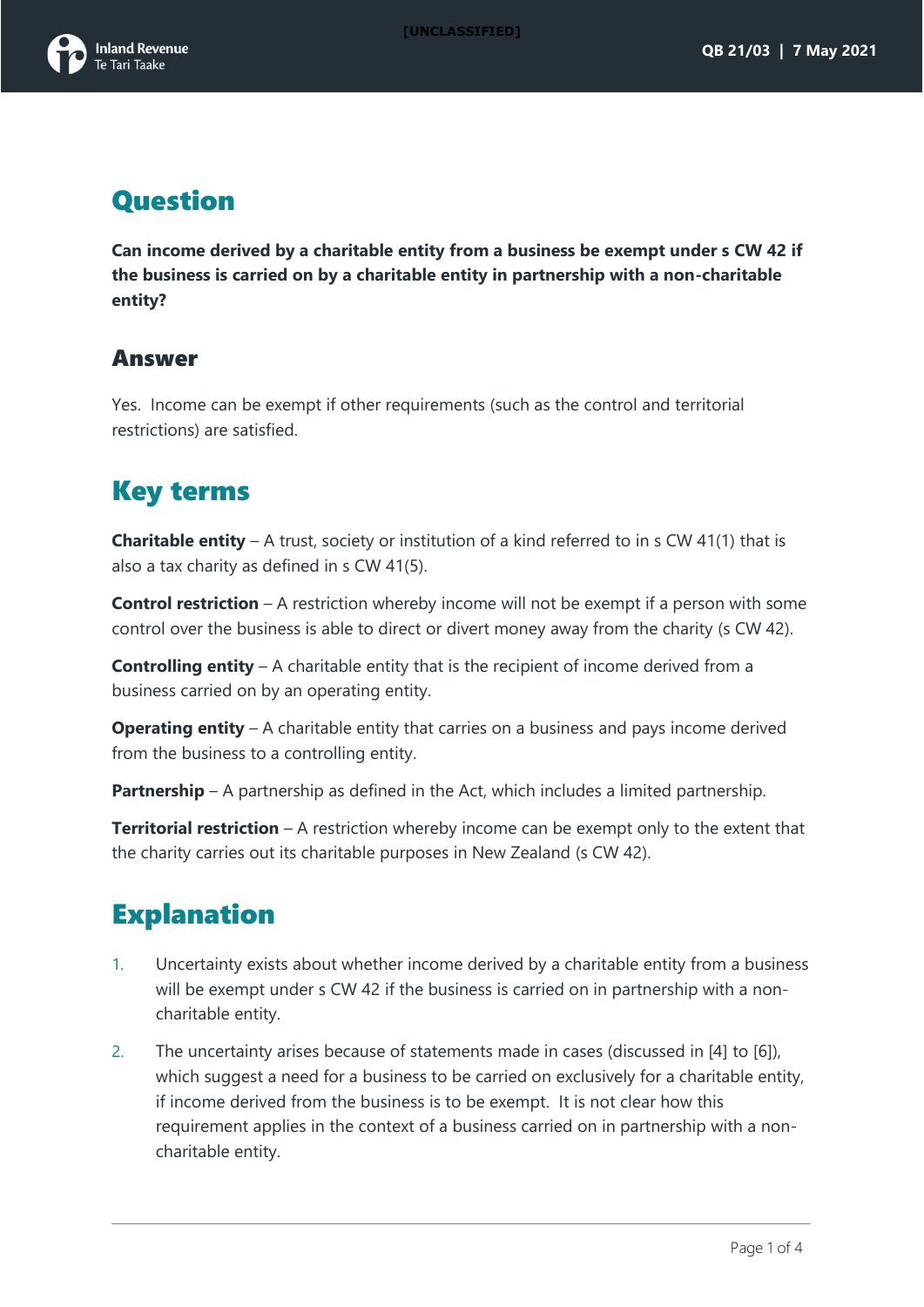

- 3. It is noted that the exclusivity issue is not answered by the tax treatment of partnerships set out in s HG 2. Although a partner of a partnership is treated under s HG 2 as carrying on the business carried on by the partnership, it does not follow that other partners are to be ignored. Each of the partners are treated as carrying on the business carried on by the partnership. Therefore, the question remains whether the participation of a non-charitable partner raises an issue in terms of exclusivity.
- <span id="page-2-0"></span>4. *Calder Construction Co Ltd v CIR* [1963] NZLR 921 (SC) is authority for the proposition that a business carried on for, or for the benefit of, a charitable entity can accumulate income in the business rather than distributing it each year, provided the resulting assets of the business are ultimately applied to the charitable entity. In this context, the court stated (at 925) that "it is the business which must be carried on in trust for charitable purposes". It might be argued that this statement is authority for a requirement – of general application – that a business must be carried on exclusively for charitable purposes.
- 5. *CIR v NTN Bearing-Saeco (NZ) Ltd* (1986) 8 NZTC 5,039 (HC) is another case sometimes referred to in this context. It highlights the importance of having a constitution that clearly provides for the application of both the income and the capital of a business to the charitable entity.
- <span id="page-2-1"></span>6. In *Latimer v CIR* (2002) 20 NZTC 17,737 (CA), the court stated that the operations of a business must be wholly devoted to making money for charitable purposes. The court stated that it would be difficult, if not impossible, to treat part of the income as having been earned for one purpose and part for another purpose. As in *Calder*, *Latimer* suggests a business must be carried on exclusively for charitable purposes for s CW 42 to apply.
- 7. However, the context of these cases is different from the scenario considered in this item. None of these cases involved a business being carried on in partnership with a non-charitable entity.
- 8. The different context is significant. The court in *Latimer* stated that in most situations it would be difficult, if not impossible, to treat part of the income as having been earned for one purpose and part for another. This may be true in many situations. However, where a business is carried on by a charitable entity and a non-charitable entity in partnership, the income and capital of a business is allocated in accordance with each partner's partnership share. In this partnership situation, allocation is possible and not particularly difficult. Further, the purposes of the charitable entity and non-charitable entity can be compatible as they will generally both have an immediate intention of making a profit from the business.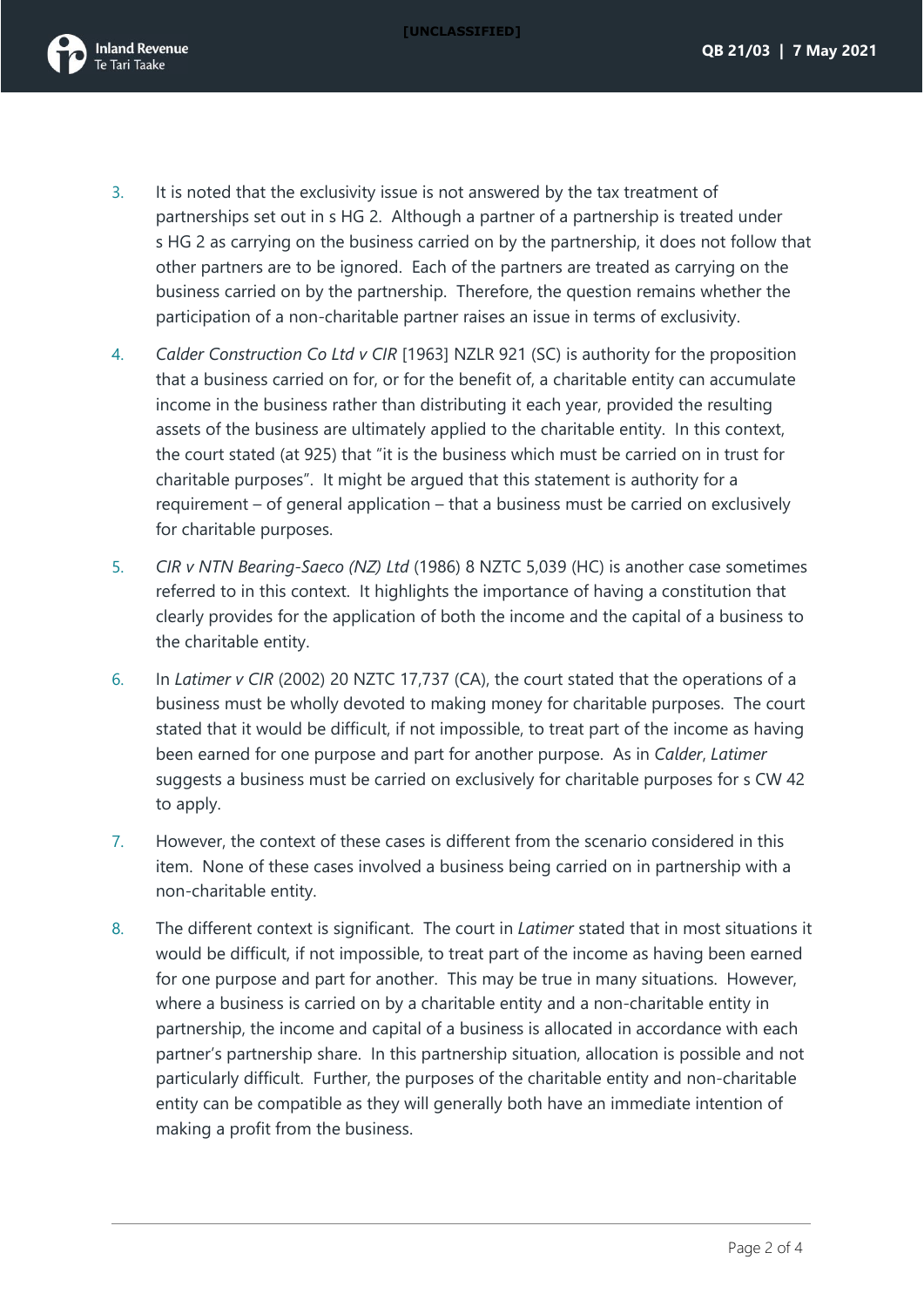

- 9. It is considered that a court, if presented with the partnership scenario, is likely to accept that the exclusivity requirement suggested in the above cases applies only to the charitable entity's partnership share of the income and capital of the business.
- 10. This interpretation is consistent with the ordinary meaning of the words in s CW 42, which do not contain any exclusivity language. Based on the ordinary meaning, income can be derived from a business carried on by a charitable entity, despite the business also being carried on by a non-charitable entity.
- 11. Therefore, the Commissioner's view is that income derived from a business carried on by a charitable entity in partnership with a non-charitable entity can be exempt under s CW 42. This is illustrated in Example 2.
- 12. For the avoidance of doubt, in determining whether income derived by a charitable partner is exempt, for the "tax charity" requirement in s CW 42 to be satisfied it is sufficient for the charitable partner to be a tax charity. The partnership does not need to be a charitable entity (if that is possible).
- 13. This answer also applies where the business is being carried on by a charitable entity (the operating entity) in partnership with a non-charity and the charitable entity is doing so for, or for the benefit of, another charitable entity (the controlling entity).
- 14. This answer applies to general and limited partnership situations. This means that the charitable entity that is carrying on the business might be a limited partner (under s HG 2 each partner in a partnership – including a limited partnership – are treated as carrying on the business carried on by the partnership). Also note that the exemption of income in this situation will be subject to s CW 42, even though the limited partner may be only a passive investor in the partnership.

### Examples

#### **Example 1: Charitable entity carrying on a business on its own**

#### *Facts*

The Takahē Trust is a charitable entity dedicated to the preservation of the takahē, a native New Zealand bird. The trust runs a small gift shop and cafe business. The profits from the business are used to fund preservation activities.

#### *Tax treatment*

The income derived from the business will be exempt under s CW 42 provided the territorial and control restrictions do not apply.